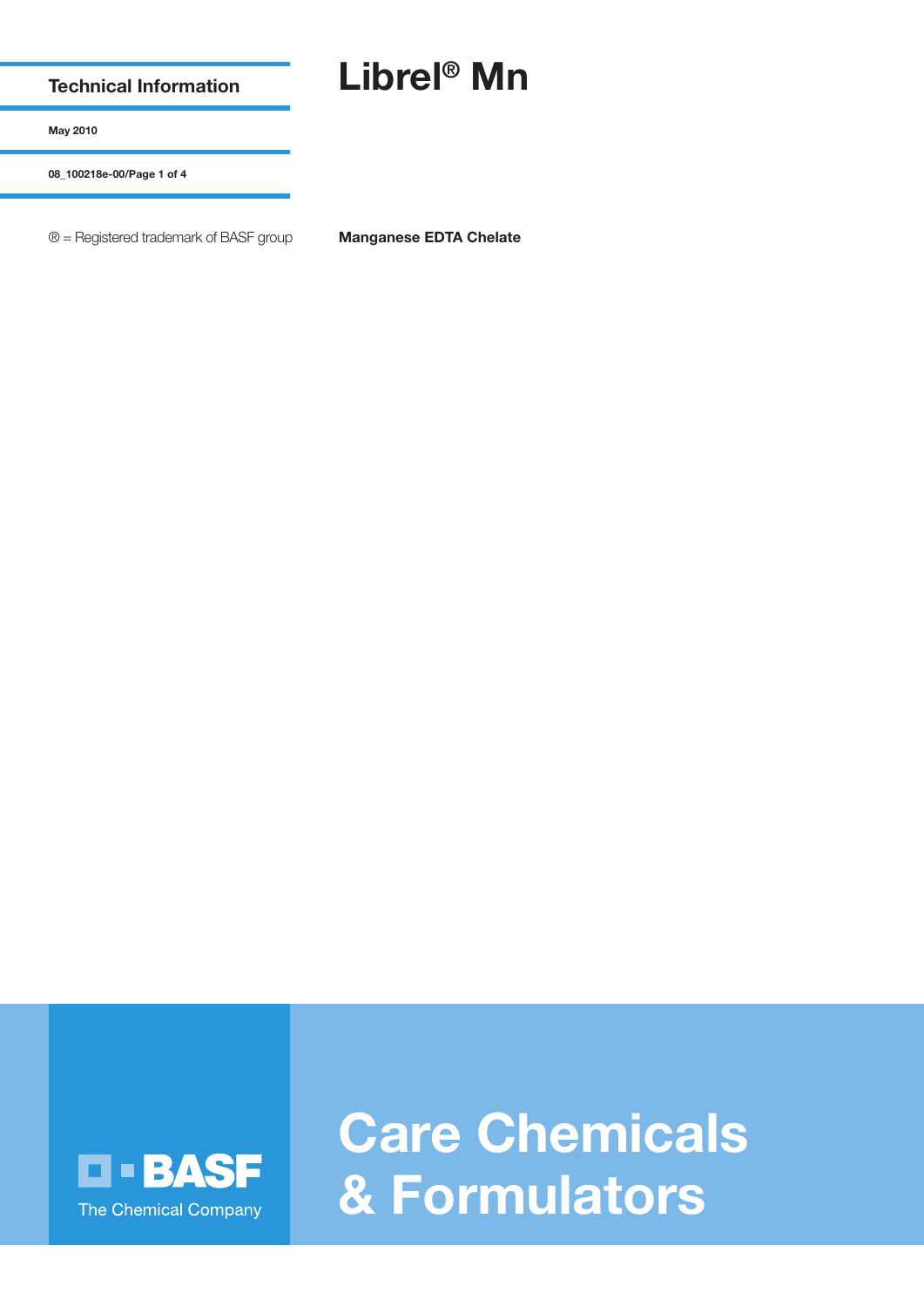## **Product Information**

| <b>Product Type</b>          | Micronutrient fertiliser conforming to the definition of an "EC FERTILISER".                                                                                                                                                                                                                                                                              |
|------------------------------|-----------------------------------------------------------------------------------------------------------------------------------------------------------------------------------------------------------------------------------------------------------------------------------------------------------------------------------------------------------|
| <b>Description</b>           | Manganese ethylenediamine tetraacetate disodium salt, (MnEDTA Na <sub>2</sub> )                                                                                                                                                                                                                                                                           |
| <b>Intended Use</b>          | • To correct manganese deficiency in most agricultural, horticultural and<br>ornamental crops. Recommended for foliar application.<br>• As a micronutrient source in hydroponics, liquid feed solutions and soilless<br>growing media.                                                                                                                    |
| <b>Typical Analysis</b>      | Manganese (as Mn) 13.0% w/w                                                                                                                                                                                                                                                                                                                               |
| <b>Analytical Method</b>     | Available on request                                                                                                                                                                                                                                                                                                                                      |
| Appearance                   | White spray agglomerated microgranule                                                                                                                                                                                                                                                                                                                     |
| PRD-No.                      | 30482179                                                                                                                                                                                                                                                                                                                                                  |
| Solubility (in water)        | ~300 g/l (at 20 $^{\circ}$ C)                                                                                                                                                                                                                                                                                                                             |
| <b>Specification</b>         | See separate document: "Standard Specification" available via BASF's WorldAccount:<br>https://worldaccount.basf.com (registered access).                                                                                                                                                                                                                  |
| <b>Packaging</b>             | Detailed information on the packaging is available via BASF's WorldAccount:<br>https://www.worldaccount.basf.com (registered access).                                                                                                                                                                                                                     |
| <b>Storage</b>               | Librel Mn will store indefinitely under normal conditions. For user convenience it is<br>recommended that the product is stored in a dry place. Re-seal partly used packs<br>tightly.                                                                                                                                                                     |
| <b>Transport Precautions</b> | No special precautions are necessary for transport by air, sea, rail or road.                                                                                                                                                                                                                                                                             |
| <b>Harmonised Tariff No.</b> | 2922-4985-90                                                                                                                                                                                                                                                                                                                                              |
| <b>Health &amp; Safety</b>   | Detailed information on the product described in this leaflet can be found in our<br>relevant Health and Safety Information (Material Safety Data Sheet) available via<br>BASF's WorldAcccount: https://worldaccount.basf.com (registered access).                                                                                                        |
| <b>Directions for Use</b>    |                                                                                                                                                                                                                                                                                                                                                           |
| <b>General Information</b>   | Librel Mn gives best results when crops have adequate supplies of water and<br>major nutrients and are not under stress for any other reason. Conditions that<br>are responsible for one particular deficiency can also induce deficiencies of other<br>micronutrients. Always ensure that deficiencies are confirmed before treatment is<br>carried out. |
| <b>Mixing With Water</b>     | Simply add the powder to water while it is being agitated, do not pre-mix. Continue<br>agitation for a short while to ensure complete dissolution.                                                                                                                                                                                                        |
| <b>Compatibility</b>         | Librel Mn is compatible with all other Librel chelates and many crop care<br>chemicals. It is also fully compatible with solutions containing soluble<br>phosphates such as liquid feeds and foliar fertilisers.                                                                                                                                          |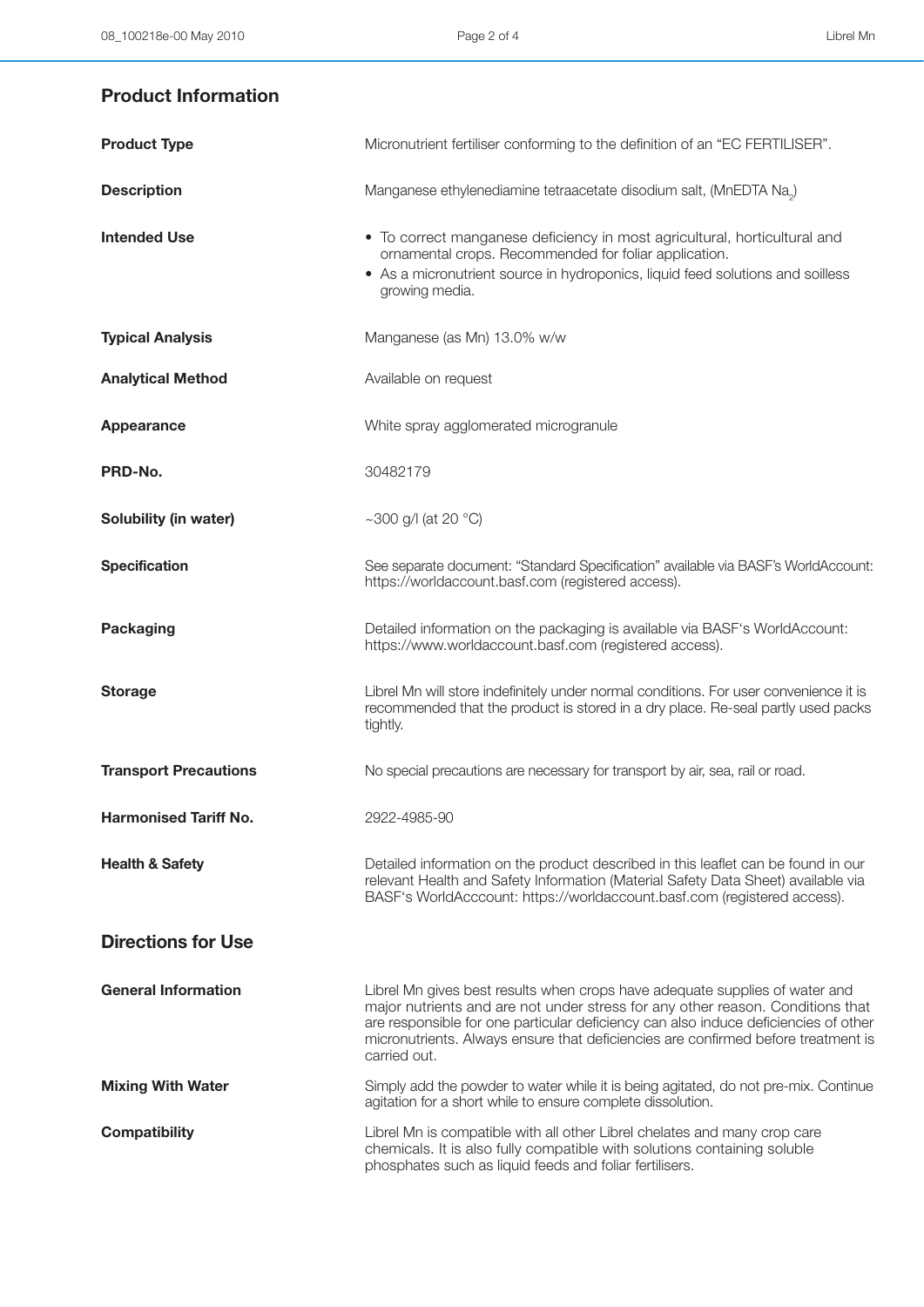## **Foliar Application**

**General Information Librel Mn should be dissolved in a convenient volume of water to suit the spraying** machine being used and the target crop leaf area. The following points should be observed. 1. The sprayer should be fitted with nozzles that produce a fine mist. 2. Only sufficient spray solution should be applied to coat the leaves and stems with a film of moisture with little or no "run off". 3. Spraying should be carried out on a calm day **but not during strong sunshine or high temperatures.** The best time is late afternoon or evening. 4. If rain is imminent, spraying should be postponed. If rain falls within 4 hours of spraying, the crop should be re-sprayed 3 or 4 days later. **Fruit Crops** Do not exceed a solution of 0.1% (1g/l) for any one or combination of Librel chelates. Some fruit varieties and cultivars can exhibit unpredictable sensitivity to EDTA chelates. Where local experience of successful use is not available, we strongly recommend small-scale test applications before wide spread use.

**Rates of Use and Timing** Librel Mn may be applied in one application of 2.0 kilograms per hectare but optimum results can be expected if repeat applications are used. In general foliar applications should be started early in the season as soon as there is sufficient leaf area to absorb the spray.

| Crop               | <b>Rates of Use</b><br>(kg/ha) | <b>Timing</b>                                                                                                                        |
|--------------------|--------------------------------|--------------------------------------------------------------------------------------------------------------------------------------|
| Winter cereals     | 1.0                            | Apply when spring regrowth commences.<br>For severe deficiency an additional full rate<br>application soon after tillering (ZCK 23). |
| Spring cereals     | 1.0                            | Apply as soon as there is sufficient leaf<br>area to absorb the spray.                                                               |
| Sugar beet         | 0.5                            | With repeat dose herbicide programmes<br>apply with each application.                                                                |
|                    | 1.0                            | Conventional application as soon as there<br>is sufficient leaf area to absorb the spray                                             |
| Potatoes           | 1.0                            | At tuber initiation or before the tops meet<br>the rows.                                                                             |
|                    | 0.5                            | Applied with each routine blight spray.                                                                                              |
|                    | 1.0                            | Apply just before or at flowering, and repeat<br>if necessary $10 - 14$ days later.                                                  |
| Top and soft fruit | 0.5                            | Begin application in early spring and repeat<br>as necessary throughout the season                                                   |
| Pasture            | 1.0                            | Apply in early spring, the treatment should<br>be repeated annually.                                                                 |

**Water Volume** The amount of Librel Mn to be applied should be mixed with a volume of water appropriate to the crop leaf area of the type of spraying machine being used.

|     | Arable crops: 200 – 600 litres per hectare.                |
|-----|------------------------------------------------------------|
|     | Fruit crops: 500 – 1000 litres per hectare.                |
| NB: | Do not exceed a solution concentration of 0.1% (1 $q/l$ ). |

**Wetting Agent** Muless Librel Mn is to be applied with a pesticide containing sufficient wetter, then a standard, agricultural non-ionic wetting agent should be used as recommended by the manufacturer.

**Small Scale Use** For example using a knapsack sprayer. Prepare a 0.05 – 0.1% (0.5 – 1.0 g/l) solution and apply so as to coat the leaves and stems with a thin film of moisture with little or no run-off.